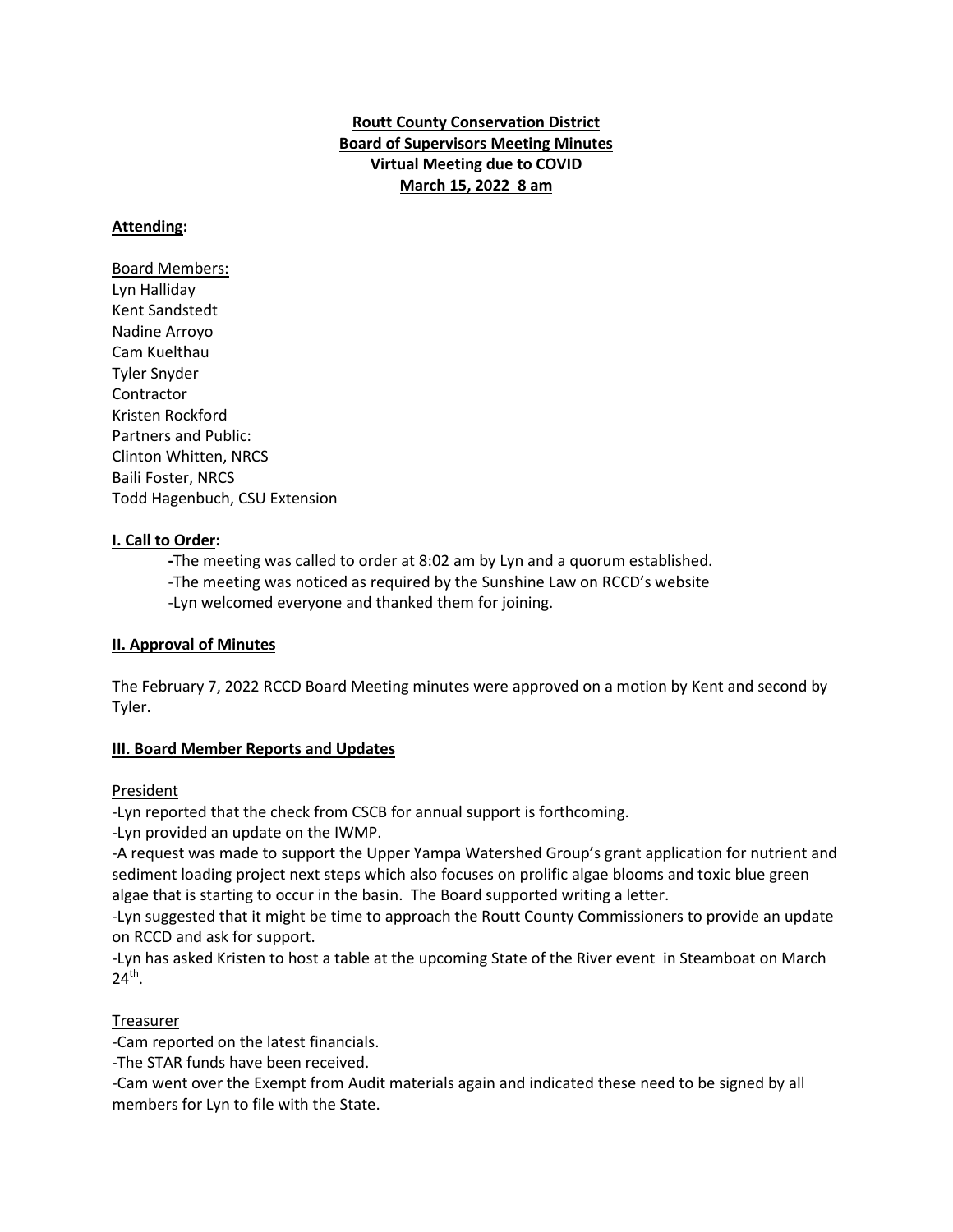## Kent

-Kent reported meetings he has been attending:

-CAA – upcoming ag week -Wildfire Council – focus on defensible space especially HOAs -RC Weed Advisory Board – training classes are underway.

## **IV. Business**

### 1. Annual Landowners Meeting Debriefing

The group discussed the plusses and minuses of the ALM. Speakers were good, program went long, need to reduce speakers to 3 next year. Consider having additional sessions. Open doors earlier. Soil demo was informative. Youth presence was great. Hybrid format was a challenge, some could not hear on zoom, others in room had difficulty seeing slides due to equipment in front of the screen. Need larger screen.

### 2. Exemption from Audit Resolution

After reviewing the statutory documents the Board passed a resolution approving exemptions from audit for the fiscal year 2021.

### 3. Cancellation of Election Resolution

On a motion by Nadine and second by Cam, a resolution cancelling the May 2, 2022 election was passed unanimously.

4. Cancel April Board meeting

The April Board meeting was cancelled. Next meeting May  $17<sup>th</sup>$ .

### **VI. Projects, Events, Grants**

### 1. Weed Sprayer Rental

There was concern about ensuring the weed sprayer arrives and that the rental program takes place without issues to avoid tarnishing RCCD's reputation. A discussion was held regarding providing backup to Jeremy. Tyler suggested having multiple pickup-drop off locations. In addition to Hayden, they could include his ranch for south Routt, possibly Joe Duska in central Routt (Clinton to contact), and others that Tiffany or Greg Brown might know about. It may be necessary to hire a maintenance person.

### 2. STAR Plus and Soil Sampling Projects

Lyn updated the group on STAR and our soil sampling initiative which is in its third year. She will be setting up field visits with the 5 STAR participants for spring soil sampling and consultations. Clinton will help with ensuring all are registered with FSA.

# 3. Grant update: Building RCCD Capacity with the goal of sustaining full time employees

Kristen reviewed the draft concept paper she prepared that was distributed in the Board packet. She suggested 3 grants to pursue: Yampa River Fund due April 4<sup>th</sup>; CO Healthy Rivers Fund due March 30<sup>th</sup>; and Community Funding Partnership which is a rolling application. Lyn also suggested Upper Yampa Water Conservancy as a possibility. Kristen pointed out that this is a planning effort which will lead to developing relationships and on the ground projects to be funded by future grants. Administrative time will help support the goal of hiring a full time District Manager as an employee, as well as District